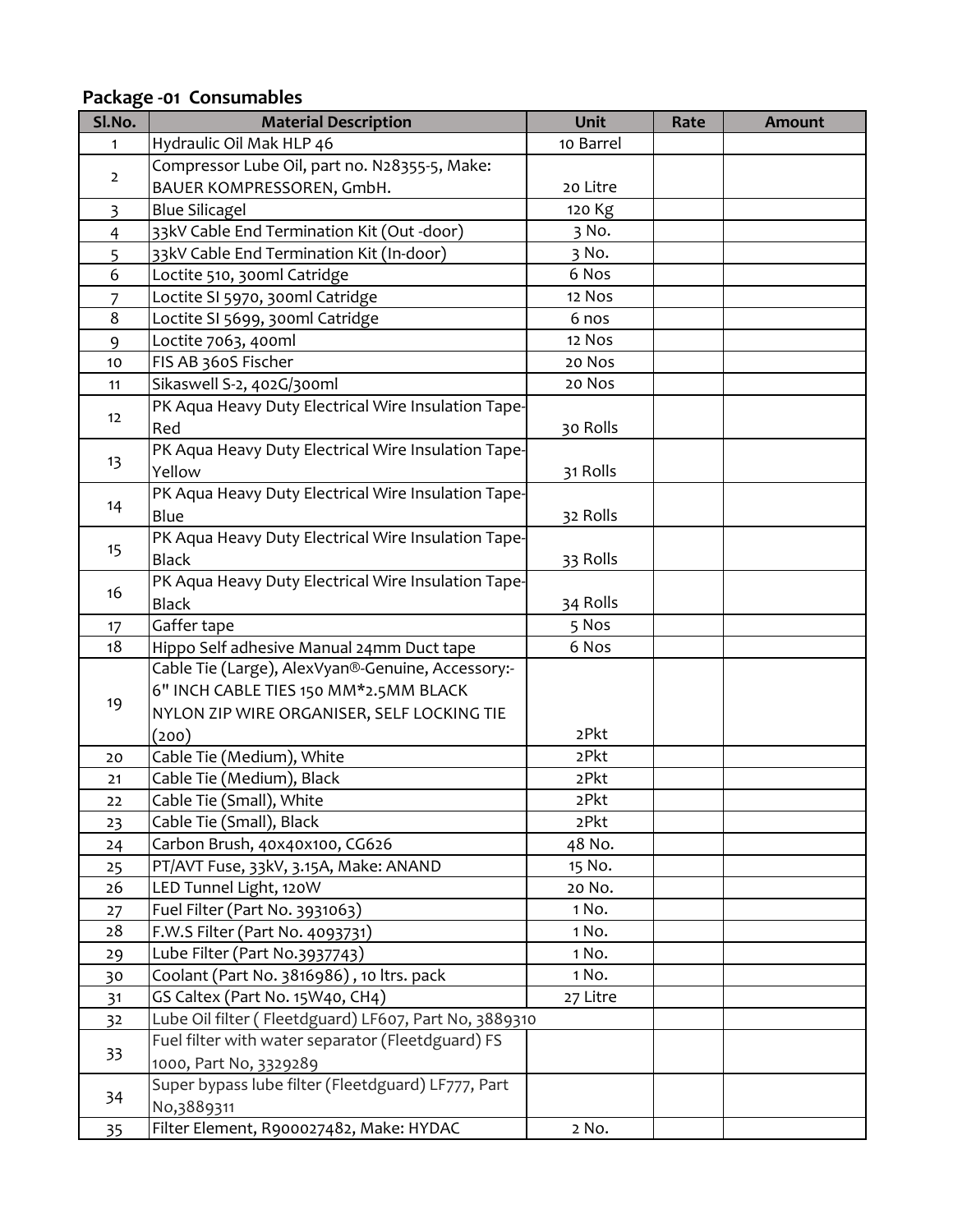| 36       | Filter Element, R900027505, Make: HYDAC                            | 4 No.              |  |
|----------|--------------------------------------------------------------------|--------------------|--|
| 37       | Filter Element, R900027459, Make: HYDAC                            | 1 No.              |  |
| 38       | Filter Element, R900079367, Make: HYDAC                            | 2 No.              |  |
|          | Suction Filter, 60 Micron, Element Type:0160 RS                    |                    |  |
| 39       | 075 W, Max. Operating Pressure: 0 Bar, Make:                       |                    |  |
|          | FILTERTECHNIC, HYDAC, GERMANY                                      | 2 No.              |  |
| 40       | Filter Element, R928044779, Make: HYDAC                            | 2 No.              |  |
|          | Filter Element, RFBN/HC0330 DL10Y1.X, Make:                        |                    |  |
| 41       | <b>HYDAC</b>                                                       | 1 No.              |  |
|          | Filter Element, RFDBN/HC0330 DAL10Y1.X, Make:                      |                    |  |
| 42       | <b>HYDAC</b>                                                       | 1 No.              |  |
| 43       | Filter Element, R928019464, Make: HYDAC                            | 4 No.              |  |
|          | HP Lub. Inlet filter element, 1304403, Element                     |                    |  |
| 44       | Type: 0160 RS 060 W, MAKE: Hydac                                   | 2 No.              |  |
|          | HP Lub. Filter unit, Element Type: 0110 D 010                      |                    |  |
| 45       | BNH <sub>4</sub> HC                                                | 2 No.              |  |
| 46       | Breather Filter, PI 0149 MIC G 11/2", MAKE: MAHLE                  |                    |  |
|          |                                                                    | 10 No.             |  |
| 47       | 07.4501.0057, Diesel filter                                        | 1 Pcs              |  |
| 48       | 638243, Engin oil filter                                           | 1 Pcs              |  |
| 49       | 07.4501.0084, Engin air filter cartage                             | 1 Pcs              |  |
| 50       | 07.4501.0085, Engin air filter safty cartage                       | 1 Pcs              |  |
| 51       | 53.3001.6700, Engin air filter pipe                                | 1 Pcs              |  |
| 52       | Panetrant Nomenclature: Orion 115P,                                | 5 No.              |  |
| 53       | Type of penetrant remover/Cleaner, Orion 115 PR,                   | 10 No.             |  |
| 54       | Type of Developer: Orion 115D,                                     | No.                |  |
| 55       | Universal coolent fluid MN 1103, 5 I Canister, Make                |                    |  |
|          | :BERNARDO                                                          | 1 jerre cane (5 L) |  |
| 56       | Eurocel Masking Tape, Eurocel Masking Tape,                        |                    |  |
|          | 50mm x 50 meter (58358)                                            | 4 Roll             |  |
| 57       | Graphitized AGIP grease, Type: GR NG 3                             | 5 Kg               |  |
| 58       | Grease, Lithium- based Vanguard LIKO                               |                    |  |
|          | Grease, Type: EP 2                                                 | 5 Kg               |  |
| 59       | Centroplex 2EP Grease                                              | 5 Kg               |  |
| 60       | Terminals, Type: UT10, No.3044160                                  | 30 Nos.            |  |
| 61       | Terminals, Type: UT6, No.3044131                                   | 30 Nos.            |  |
| 62       | Terminals, Type: UT4, No.3044102                                   | 30 Nos.            |  |
| 63       | Diconnection terminal, Type: UT4-MT                                |                    |  |
|          | P/P, No. 3046171                                                   | 30 Nos.            |  |
| 64       | Diconnection terminal, Type: URTK 6, No.3026272                    | 30 Nos.            |  |
| 65<br>66 | Terminals, Type: UT6, No.3044131                                   | 30 Nos.            |  |
|          | Terminal, Type: UT4, No.3044102<br>16 sq.mm Wiring Point, Make:    | 30 Nos.            |  |
| 67       |                                                                    | 20 Nos.            |  |
|          | ROLLIFLEX/POLYCAB/FINOLEX/POWERAGE<br>10 sq.mm Wiring Point, Make: |                    |  |
| 68       | ROLLIFLEX/POLYCAB/FINOLEX/POWERAGE                                 | 21 Nos.            |  |
|          |                                                                    |                    |  |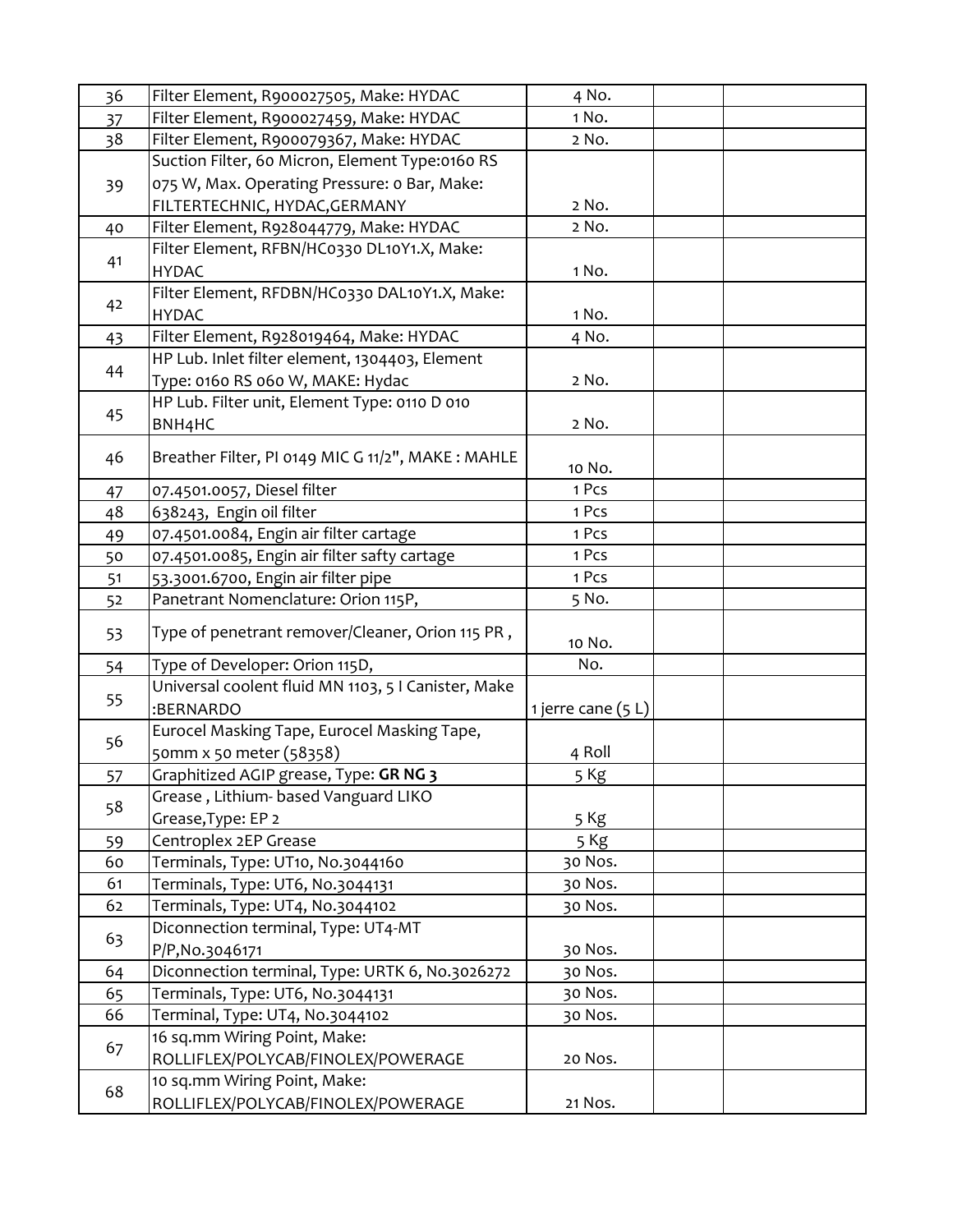| 69  | 6 sq.mm Wiring Point, Make:                         |           |  |
|-----|-----------------------------------------------------|-----------|--|
|     | ROLLIFLEX/POLYCAB/FINOLEX/POWERAGE                  | 22 Nos.   |  |
| 70  | Soldering Lead Wire, o.8mm                          | 3 No.     |  |
| 71  | Soldering Flux Paste 50G                            | 2 No.     |  |
| 72  | Capacitor, 2.5MF                                    | 3 No.     |  |
| 73  | LED back light strips for control system monitors   | 10 No.    |  |
| 74  | Power Socket, 16 Amps, Make: ABL SURSUM             | 10 No.    |  |
| 75  | <b>Accessories for Tuffboom Fabrication</b>         |           |  |
|     | GI Wire Mesh (4mm wire dia X 40x40mm net            |           |  |
| 76  | openingX 500mm widthX50m length                     | 50 Meter  |  |
| 77  | Angle: 35X35X5mm                                    | 570 KG    |  |
| 78  | Angle: 25X25X3mm                                    | 140 KG    |  |
| 79  | Mulmul cloth                                        | 1000 M    |  |
| 80  | Loctite 406                                         | 10 No.    |  |
| 81  | Pencil Battery, Ro3P-UM-4, AAA size, 1.5V           | 30 Pair   |  |
| 82  | Pencil Battery, AA size, 1.5V, Make: DURACELL or eq | 20 Pair   |  |
| 83  | Battery 6F22, HIW (HI-Waote), 9V                    | 24No.     |  |
| 84  | Cutting Wheel, Size: 125x1.2x22.23, Type:           |           |  |
|     | DWA8062, Make: Dewalt                               | 300 Piece |  |
| 85  | Cutting Wheel, Size: 230x3x22.23, Make: Bosch.      | 50 No.    |  |
| 86  | Flap Disc, Size: 125X22.23, Type: X433, Grid60,     |           |  |
|     | Make: Bosch                                         | 100 No.   |  |
| 87  | M-SEAL (Small)                                      | 40 Pkt    |  |
| 88  | Electrode, Grinox-9 (E 309-16), Stainless Steel     |           |  |
|     | Applications. Size: 2.5X350 mm                      | 20 Kg     |  |
| 89  | Electrode, Grinox-9 (E 309-16), Stainless Steel     |           |  |
|     | Applications. Size: 3.15X350 mm                     | 10 Kg     |  |
| 90  | Electrode, 7018, Mild Steel Applications, Size:2.5  |           |  |
|     | mm, ESAB.                                           | 50 Kg     |  |
| 91  | Electrode, 6013, Mild Steel Applications, Size:3.15 |           |  |
|     | mm, ESAB.                                           | 25        |  |
| 92  | Detergent powder, Surf Excel                        | 30 Kg     |  |
| 93  | LED Tunnel Light, 120W                              | 20No.     |  |
| 94  | M.S. Plate ( IS 2062 ): Thickness 10 mm, Width      |           |  |
|     | 2500 mm and Length 1500 mm, SAIL Make               | 1 No.     |  |
| 95  | M.S. Plate ( IS 2062 ): Thickness 8mm, Width 2500   |           |  |
|     | mm and Length 1500 mm, SAIL Make                    | 1 No.     |  |
| 96  | Mild Steel Angle Iron: 35 x 35x 5mm                 | 700 Kg    |  |
| 97  | Square Tube, 100x100x5mm                            | 200 Kg    |  |
| 98  | Rectangular Tube, 100x50x4mm                        | 500 Kg    |  |
| 99  | Square Tube, 25x25x3mm                              | 150 Kg    |  |
| 100 | PVC insulated 0.5 sq.mm multi-starnd copper cable,  |           |  |
|     | Make: Anchor or equivalent                          | 1 Roll    |  |
| 101 | PVC insulated 1.5 sq.mm multi-starnd copper cable,  |           |  |
|     | Make: Anchor/Havells or equivalent                  | 1 Roll    |  |
| 102 | PVC insulated 2.5 sq.mm multi-starnd copper cable,  |           |  |
|     | Make: Anchor/Havells or equivalent                  | 1 Roll    |  |